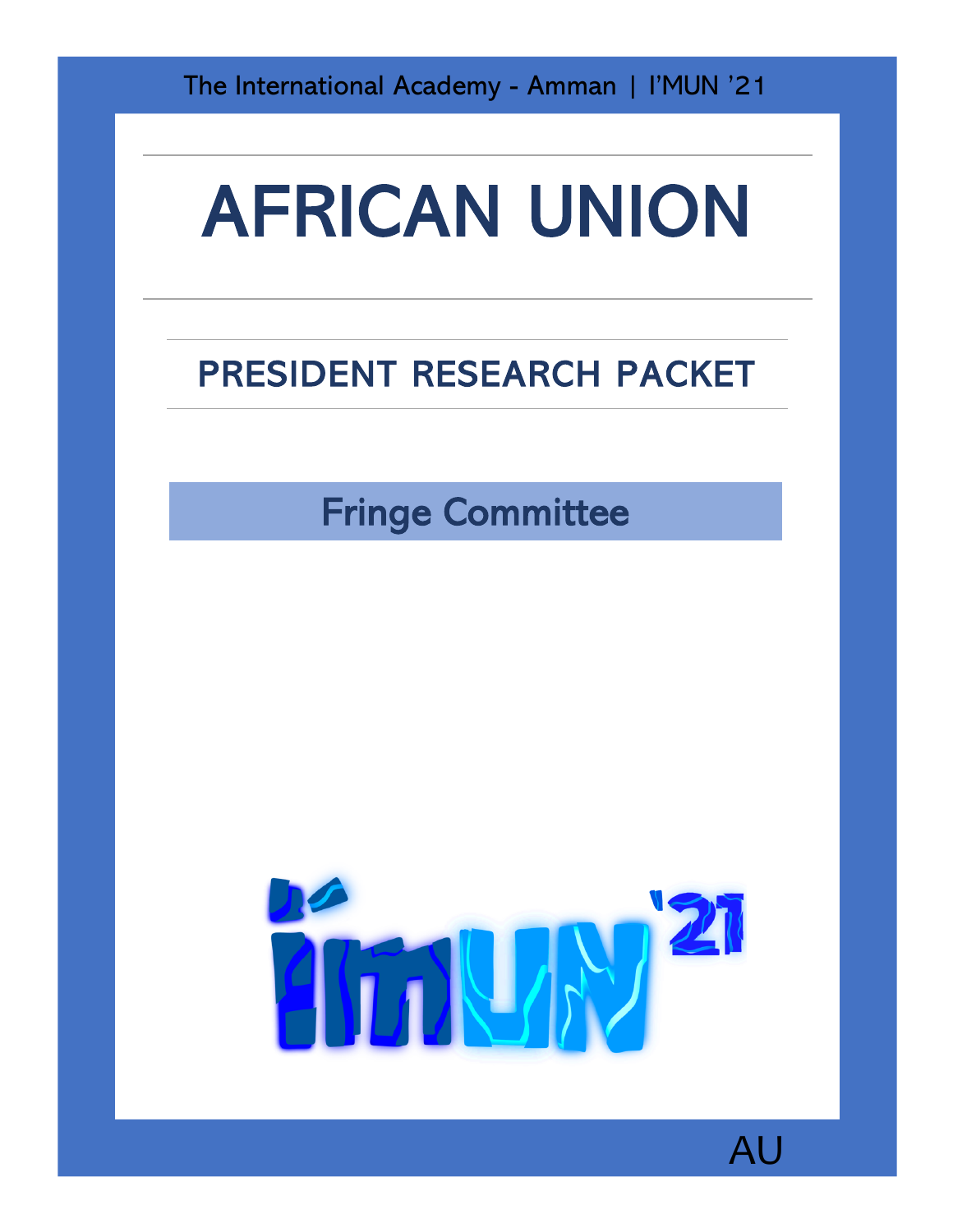## President's Welcome

Hello to all delegates, my name is Wa'el Shanti and I have the pleasure of presiding over the African Union committee. We are excited to see you all in the conference and we can assure you that we have put in our utmost effort to deliver to you the best experience possible. I'MUN's staple Fringe committees are known to stimulate delegates and encourage tactical thinking. We are sure that every delegate will exceed expectations and provide us with completely unexpected outcomes. We look forward to seeing you all at I'MUN 21.